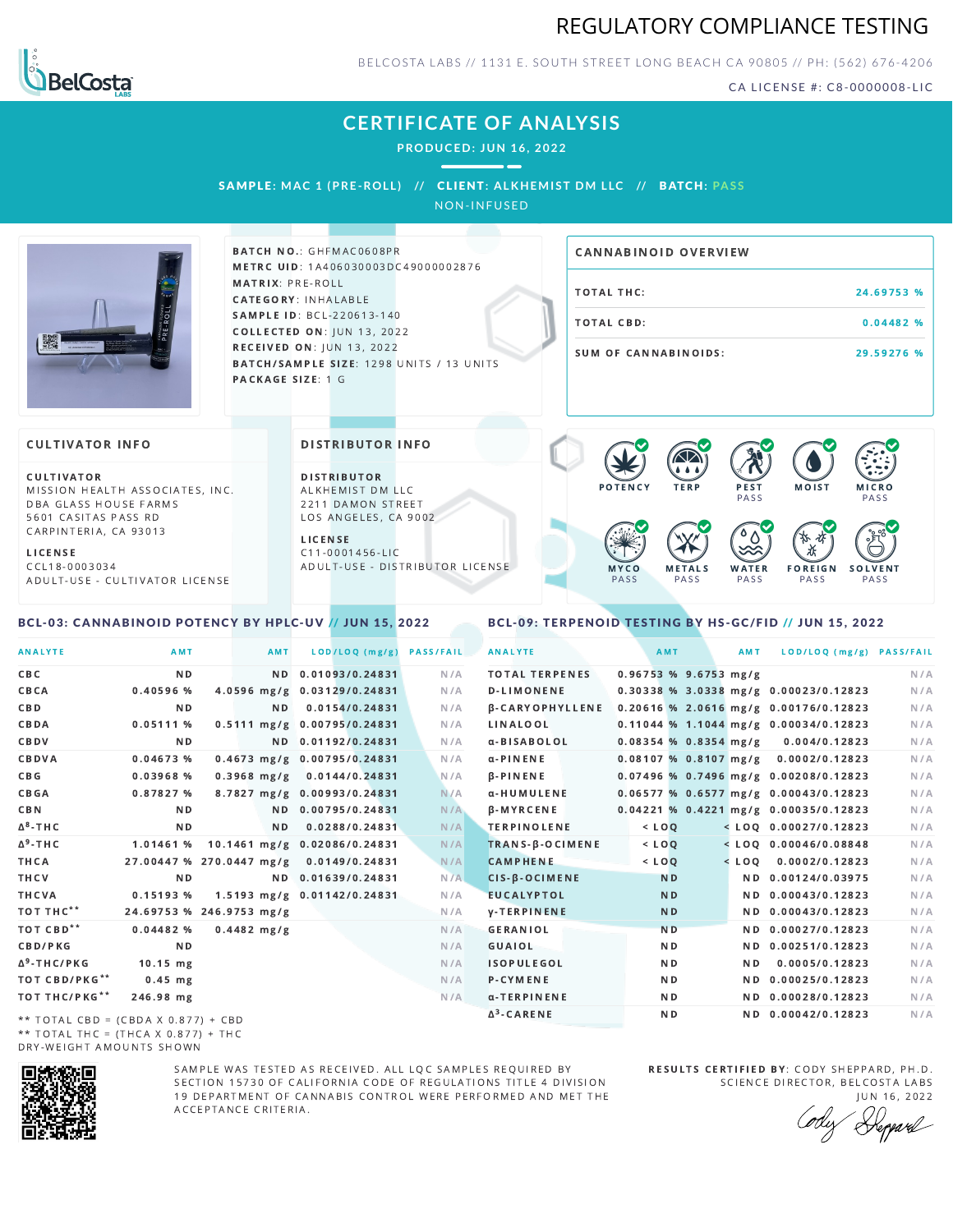# REGULATORY COMPLIANCE TESTING

#### <span id="page-1-0"></span>BCL-13: PESTICIDE TESTING BY GC/MS // JUN 15, 2022

| <b>ANALYTE</b>         | <b>LIMIT</b>  | AMT (µg/g)     | LOD/LOQ (µg/g)  | <b>PASS/FAIL</b> |
|------------------------|---------------|----------------|-----------------|------------------|
| <b>CAPTAN</b>          | $0.7 \mu g/g$ | N <sub>D</sub> | 0.03141/0.09512 | <b>PASS</b>      |
| CHLORDANE              | Any amt       | N D            |                 | <b>PASS</b>      |
| <b>CHLORDANE CIS</b>   |               | N D            | 0.01111/0.03368 | N/A              |
| <b>CHLORDANE TRANS</b> |               | N <sub>D</sub> | 0.01063/0.03213 | N/A              |
| <b>CHLORFENAPYR</b>    | Any amt       | N D            | 0.02395/0.07249 | <b>PASS</b>      |

| <b>ANALYTE</b>                      | LIMIT         | AMT $(\mu g/g)$ | LOD/LOQ (µg/g)  | <b>PASS/FAIL</b> |
|-------------------------------------|---------------|-----------------|-----------------|------------------|
| <b>CHLORPYRIFOS</b>                 | Any amt       | N <sub>D</sub>  | 0.01117/0.03392 | <b>PASS</b>      |
| <b>DICHLORVOS</b>                   | Any amt       | N D             | 0.01176/0.03565 | PASS             |
| <b>METHYL PARATHION</b>             | Any amt       | N D             | 0.0135/0.0409   | <b>PASS</b>      |
| PENTACHLORONI-<br><b>TROBENZENE</b> | $0.1 \mu g/g$ | ND.             | 0.01403/0.04258 | <b>PASS</b>      |
|                                     |               |                 |                 |                  |

## BCL-05: RESIDUAL PESTICIDE ANALYSIS BY LC-MS/MS ESI // JUN 15, 2022

| <b>ANALYTE</b>             |               | LIMIT $AMT(\mu g/g)$ | LOD/LOQ (µg/g) | <b>PASS/FAIL</b> | <b>ANALYTE</b>          |               | LIMIT AMT (µg/g) | LOD/LOQ (µg/g) PASS/FAIL |      |
|----------------------------|---------------|----------------------|----------------|------------------|-------------------------|---------------|------------------|--------------------------|------|
| ABAMECTIN                  | $0.1 \mu g/g$ | N D                  | 0.01153/0.04   | PASS             | <b>METALAXYL</b>        | $2 \mu g/g$   | N D              | 0.00503/0.02             | PASS |
| АСЕРНАТЕ                   | $0.1 \mu g/g$ | N D                  | 0.00368/0.02   | <b>PASS</b>      | <b>METHIOCARB</b>       | Any amt       | ND               | 0.00503/0.02             | PASS |
| ACEQUINOCYL                | $0.1 \mu g/g$ | N D                  | 0.00417/0.02   | PASS             | METHOMYL                | 1 $\mu$ g/g   | N D              | 0.00494/0.02             | PASS |
| <b>ACETAMIPRID</b>         | $0.1 \mu g/g$ | N D                  | 0.00464/0.02   | PASS             | <b>MEVINPHOS</b>        | Any amt       | N D              |                          | PASS |
| ALDICARB                   | Any amt       | ND.                  | 0.01109/0.04   | <b>PASS</b>      | <b>MEVINPHOS I</b>      |               | N D              | 0.00163/0.0084           | N/A  |
| <b>AZOXYSTROBIN</b>        | $0.1 \mu g/g$ | N D                  | 0.00639/0.02   | PASS             | <b>MEVINPHOS II</b>     |               | N D              | 0.00542/0.0316           | N/A  |
| <b>BIFENAZATE</b>          | $0.1 \mu g/g$ | N D                  | 0.00355/0.02   | PASS             | MYCLOBUTANIL            | $0.1 \mu g/g$ | N D              | 0.00867/0.04             | PASS |
| <b>BIFENTHRIN</b>          | $3 \mu g/g$   | N D                  | 0.00473/0.04   | PASS             | <b>NALED</b>            | $0.1 \mu g/g$ | N D              | 0.00328/0.02             | PASS |
| <b>BOSCALID</b>            | $0.1 \mu g/g$ | N D                  | 0.00494/0.02   | PASS             | OXAMYL                  | $0.5 \mu g/g$ | N D              | 0.00455/0.02             | PASS |
| <b>CARBARYL</b>            | $0.5 \mu g/g$ | N D                  | 0.00295/0.02   | PASS             | <b>PACLOBUTRAZOL</b>    | Any amt       | N D              | 0.00714/0.04             | PASS |
| CARBOFURAN                 | Any amt       | N D                  | 0.00613/0.02   | PASS             | <b>PERMETHRIN</b>       | $0.5 \mu g/g$ | N D              |                          | PASS |
| CHLORANTRANIL-             | $10 \mu g/g$  | N D                  | 0.00697/0.04   | PASS             | PERMETHRIN CIS          |               | N D              | 0.00237/0.0082           | N/A  |
| <b>IPROLE</b>              |               |                      |                |                  | PERMETHRIN TRANS        |               |                  | ND 0.00245/0.0118        | N/A  |
| <b>CLOFENTEZINE</b>        | $0.1 \mu g/g$ | N D                  | 0.0054/0.02    | PASS             | <b>PHOSMET</b>          | $0.1 \mu g/g$ | N D              | 0.0043/0.02              | PASS |
| COUMAPHOS                  | Any amt       | N D                  | 0.00215/0.02   | <b>PASS</b>      | PIPERONYLBUTO-          | $3 \mu g/g$   | N D              | 0.00247/0.02             | PASS |
| CYFLUTHRIN                 | $2 \mu g/g$   | N D                  | 0.05508/0.2    | <b>PASS</b>      | XIDE                    |               |                  |                          |      |
| CYPERMETHRIN               | $1 \mu g/g$   | N D                  | 0.00556/0.04   | PASS             | <b>PRALLETHRIN</b>      | $0.1 \mu g/g$ | N D              | 0.00392/0.02             | PASS |
| <b>DAMINOZIDE</b>          | Any amt       | N D                  | 0.00227/0.04   | PASS             | PROPICONAZOLE           | $0.1 \mu g/g$ | N D              | 0.0024/0.02              | PASS |
| DIAZINON                   | $0.1 \mu g/g$ | N D                  | 0.00487/0.02   | PASS             | PROPOXUR                | Any amt       | N D              | 0.00374/0.02             | PASS |
| <b>DIMETHOATE</b>          | Any amt       | N D                  | 0.00354/0.02   | PASS             | <b>PYRETHRINS</b>       | $0.5 \mu g/g$ | N D              |                          | PASS |
| <b>DIMETHOMORPH</b>        | $2 \mu g/g$   | N D                  |                | <b>PASS</b>      | PYRETHRINS PYRETHRIN I  |               | N D              | 0.00726/0.04             | N/A  |
| <b>DIMETHOMORPH I</b>      |               | N D                  | 0.00109/0.0078 | N/A              | PYRETHRINS PYRETHRIN II |               |                  | ND 0.00754/0.02284       | N/A  |
| <b>DIMETHOMORPH II</b>     |               | N D                  | 0.0015/0.0122  | N/A              | <b>PYRIDABEN</b>        | $0.1 \mu g/g$ | N D              | 0.0034/0.02              | PASS |
| <b>ETHOPROPHOS</b>         | Any amt       | N D                  | 0.0041/0.02    | <b>PASS</b>      | <b>SPINETORAM</b>       | $0.1 \mu g/g$ | N D              |                          | PASS |
| <b>ETOFENPROX</b>          | Any amt       | N D                  | 0.00274/0.02   | <b>PASS</b>      | <b>SPINETORAM J</b>     |               | N D              | 0.00329/0.016            | N/A  |
| ETOXAZOLE                  | $0.1 \mu g/g$ | N D                  | 0.00385/0.02   | <b>PASS</b>      | <b>SPINETORAM L</b>     |               | N D              | 0.00157/0.016            | N/A  |
| <b>FENHEXAMID</b>          | $0.1 \mu g/g$ | N D                  | 0.01055/0.02   | <b>PASS</b>      | <b>SPINOSAD</b>         | $0.1 \mu g/g$ | N D              |                          | PASS |
| FENOXYCARB                 | Any amt       | N D                  | 0.00175/0.02   | <b>PASS</b>      | SPINOSAD A              |               |                  | ND 0.00205/0.01438       | N/A  |
| <b>FENPYROXIMATE</b>       | $0.1 \mu g/g$ | N D                  | 0.00481/0.02   | PASS             | SPINOSAD D              |               |                  | ND 0.00104/0.00498       | N/A  |
| <b>FIPRONIL</b>            | Any amt       | N D                  | 0.00478/0.02   | PASS             | <b>SPIROMESIFEN</b>     | $0.1 \mu g/g$ | N D              | 0.00944/0.04             | PASS |
| <b>FLONICAMID</b>          | $0.1 \mu g/g$ | N D                  | 0.00398/0.02   | PASS             | <b>SPIROTETRAMAT</b>    | $0.1 \mu g/g$ | N D              | 0.00208/0.02             | PASS |
| FLUDIOXONIL                | $0.1 \mu g/g$ | N D                  | 0.01369/0.04   | PASS             | <b>SPIROXAMINE</b>      | Any amt       | N D              | 0.00344/0.02             | PASS |
| <b>HEXYTHIAZOX</b>         | $0.1 \mu g/g$ | N D                  | 0.00297/0.02   | PASS             | <b>TEBUCONAZOLE</b>     | $0.1 \mu g/g$ | N D              | 0.00816/0.04             | PASS |
| IMAZALIL                   | Any amt       | N D                  | 0.0056/0.02    | PASS             | <b>THIACLOPRID</b>      | Any amt       | N D              | 0.0039/0.02              | PASS |
| <b>IMIDACLOPRID</b>        | $5 \mu g/g$   | N D                  | 0.00645/0.02   | PASS             | <b>THIAMETHOXAM</b>     | $5 \mu g/g$   | N D              | 0.00358/0.02             | PASS |
| <b>KRESOXIM-</b><br>METHYL | $0.1 \mu g/g$ | N D                  | 0.00339/0.02   | PASS             | TRIFLOXYSTROB-<br>ΙN    | $0.1 \mu g/g$ | N D              | 0.00421/0.02             | PASS |